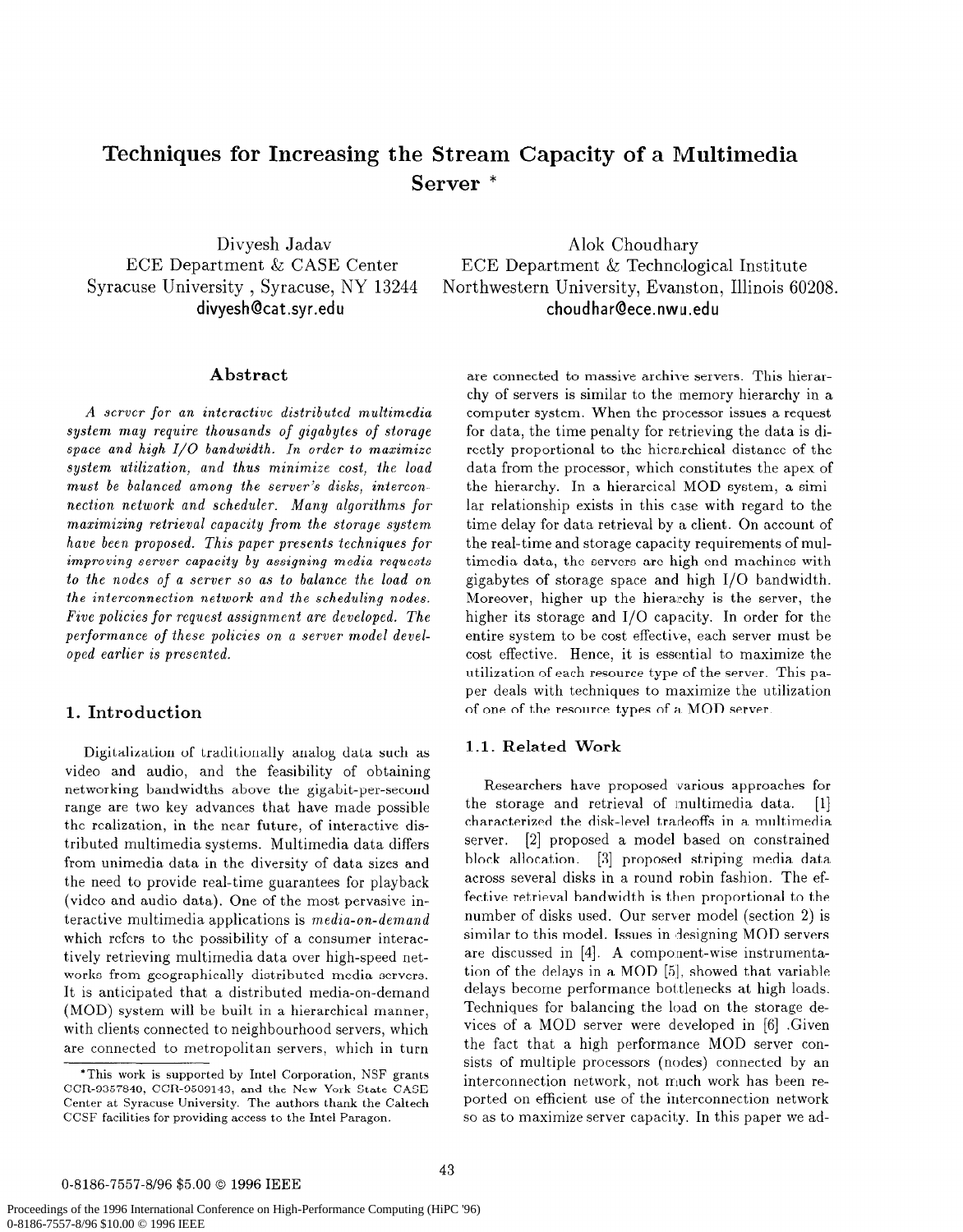dress this issue by developing five policies - round robin (RR), minimum link allocation (MLA), minimum contention allocation (MCA), weighted minimum link allocation (WMLA) and weighted contention allocation (WMCA). We have developed and implemented a logical model for a MOD server [5]. Performance results of the five policies under this model implemented on the Intel Paragon parallel computer are presented.

The rest of this paper is organized as follows : Section 2 explains the server and data scheduling model. Section 3 presents the five allocation strategies. We present and analyze performance results in Section 4. Conclusions are presented in Section 5.

# 2. Server and Scheduling Model

At the heart of the system is a high-performance server optimized for fast I/O. A parallel machine is a good candidate for such a server because of its ability to serve multiple clients simultaneously, its high disk and node memory, and the parallelism of data retrieval that can be obtained by data striping. We assume that (a) the server is connected to clients by a high-speed wide-area network, which delivers data to clients reliably and at the required bandwidth. (b) Clients have hard deadlines i.e. they cannot tolerate jitter. (c) The data are stored at the server in compressed digital form, with the decompression being done at the client end. The server consists of multiple nodes interconnected by a network. Each node is a computer in its own right, with a CPU, RAM and secondary storage. There are three types of nodes, interface (I) nodes, storage (S) nodes and the object manager (0) node. The object manager receives all incoming requests for media objects, and *delegates the responsibility* of serving a request to one of the interface nodes. I nodes are responsible for scheduling and serving stream requests that have been accepted. Storage nodes store multimedia data on their secondary storage devices in a striped fashion, and *retrieve* and transmit the data to an interface node on request. The assumption about the architecture of the interconnection network is that any node can transfer data to and from any other node with approximately the same latency, under conditions of light load. For the purposes of this paper, we assume that the interconnection network is a *direct* network[7].

The data is compressed and striped across the stor age nodes in a round-robin fashion. The number of nodes across which a data object is striped is called the stripe factor  $(SF)$ . The collection of  $SF$  storage nodes that store an object is called a striping group. The data stored at a storage node consists of chunks of the object. The collection of chunks is called a subob-

| um to L                           | Description                                      | Units     |
|-----------------------------------|--------------------------------------------------|-----------|
| $\frac{R_{F}l}{P_{F}}$            | Required playback rate                           | bytes/sec |
|                                   | Size of packets sent by an I node                | bytes     |
|                                   | Duration of a packet sent by an I node           | sec       |
| $B_I$                             | Buffer size at an I node                         | bytes     |
| $\frac{\overline{P_S}}{\delta_S}$ | Size of packets sent by a S node                 | bytes     |
|                                   | Duration of data in $B_I$                        | sec       |
|                                   | Period of issuing fetches to S nodes from I node | sec       |
| SF                                | Stripe factor                                    |           |

Table 1. The parameters used in this paper

ject. Note that the collection of chunks of a subobject do not constitute a contiguous portion of the object; however the data *within* a chunk is a contiguous part of the entire object. This contiguous data is called a stripe fragment.

Table 1 shows the parameters used by our model.  $\delta_I$  is the time for which a packet sent by an I node to a client will last at the client. Hence this is also the deadline by which the next packet from the  $I$  node must be received at the client. Its value is given by:

$$
\delta_I = \frac{P_I}{R_{pl}}\tag{1}
$$

Once the requested  $SF$  stripe fragments from the  $S$ nodes have arrived at the destination  $I$  node, the latter arranges them in the proper sequence and continues sending packets of size  $P_I$  to the client no less than every  $\delta_I$  seconds. The buffer at the I node will last for  $\delta_S$  time, before which the next set of stripe fragments must have arrived from the  $S$  nodes. The average time to retrieve  $P<sub>S</sub>$  bytes from a S node is given by

$$
\delta_{io} = \delta_{rq} + \delta_{avg_{seek}} + \delta_{avg_{rot}} + \delta_{tr_{PS}} + \delta_{nw_{PS}} \tag{2}
$$

where  $\delta_{rq}$  is the time delay for a request from an I node to reach a S node,  $\delta_{avg_{serk}}$  and  $\delta_{avg_{rot}}$  are the average seek and rotational latencies for the disks being used,  $\delta_{tr_{P_S}}$  is the disk data transfer time for  $P_s$  bytes, and  $\delta_{n w_{P_S}}$  is the network latency to transport  $P_s$  bytes from a  $S$  node to an I node. Note that equation 2 uses average seek and rotational latencies for disk accesses, for reasons explained in[5].

# 3. Stream Assignment Policies

In a given server configuration, only a finite number of nodes ( interface nodes) would be connected to the high speed wide area network. Moreover, their position in the server architecture would be fixed a-priori. Sec ondly, since the secondary storage capacity for a given server configuration is finite, only a finite number of media objects can be stored in the secondary storage system at a time. In order to maximize the pool of potential clients, there would exist a tertiary storage system from which the most frequently requested objects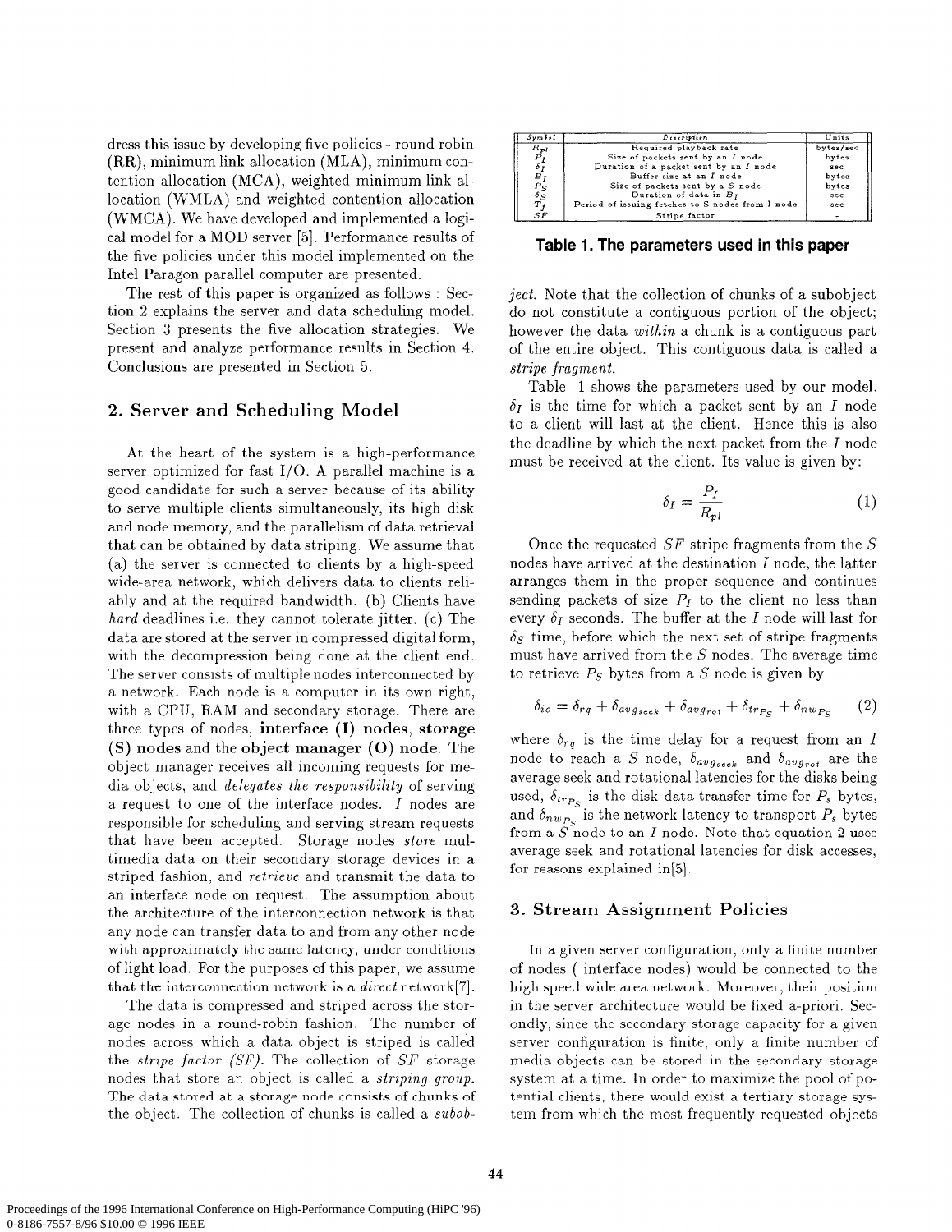are materialized on the secondary storage subsystem. However, the number of objects stored on secondary storage would be a slowly changing set. Given the fact that the position of the I nodes and the storage pattern of data on S nodes is fixed, the problem is one of assigning accepted media requests to I nodes so as to minimize the incremental workload due to the new requests on the server's resource types. This allows the server to maximize the number of streams that it can source. The network communication time is the sum of two factors - the network latency in the absence of blocking, and the blocking time due to link contention in the interconnection network i.e.,

$$
\delta_{nw_{P_S}} = \delta_{nw_{comm}} + \delta_{nw_{bl}} \tag{3}
$$

For a given message size and interconnection network, the former is fixed; while the latter depends on the network traffic. There is another variable delay in the retrieval time : when multiple requests arrive at a S node, only a finite number of them can be served at a given time; this causes a queueing delay at the S nodes. If  $\delta_{S_O}$  denotes this queueing delay, equation 2 requires to be modified to :

$$
\delta l_{io} = \delta_{rq} + \delta_{seek} + \delta_{rot} + \delta_{tr_{P_S}} + (\delta_{nw_{comm}} + \delta_{nw_{bl}}) + \delta_{S_Q}
$$
\n
$$
\tag{4}
$$

The effect of the variable delays  $\delta_{n w_{bl}}$  and  $\delta_{S_O}$  on tota retrieval time at various workloads was studied in[5]. At heavy workloads, these delays become the limiting factors on stream capacity. Any mechanism that reduces either or both of these quantities improves performance. In this paper we show that techniques that reduce  $\delta_{n w_{bl}}$  by minimizing link contention translate into the ability to support more streams.

### 3.1. RR Assignment Policy

This is the simplest policy. If  $n$  is the total number of interface nodes, and the ith request was assigned to interface node k, then the  $(i + 1)$ th request will be assigned to interface node  $(k + 1)$  mod n. This policy is simple, requiring  $O(1)$  time to execute. The maximum workload imbalance in terms of number of streams served per I node is at most 1. However, this policy does not balance or minimize the load imposed on the interconnection network.

### 3.2. MLA Policy

This policy aims to minimize the total number of links that the data for an object has to travel from the SF storage nodes on which it is stored to the I node which sends it to the outside world. If  $l_{I_iS_j}$  denotes the number of links between interface node  $I_i$  and storage node  $S_i$ , then the cost of assigning a stream request to interface node  $I_i$  under this policy is :

$$
CA_{MLA}(I_i) = \sum_{j=1}^{SF} l_{I_iS_j}
$$
 (5)

This policy will assign a request to interface node  $p$ ,

$$
p = i : (\min(CA_{MLA}(I_i)) \qquad i = 1, 2, ..., n) \tag{6}
$$

i.e., the request is assigned to that interface node which is closest in terms of the total number of links that need to be traversed from the S nodes to the I node. This policy tries to minimize the number of streams using a given link. But, it does not take into account the preexisting link load. Nor does it balance the total stream load among all the interface nodes.

# 3.3. MCA Policy

In this policy, state information is maintained about the usage of each link. Specifically, whenever a new request is assigned to an interface node, the load imposed on the interconnection network by data traffic due to that stream is calculated and the total load on the network due to all streams is updated. When a stream terminates, the load due to it is decremented from the total network load. If  $c_{I_iS_j}[k]$  is the cost of using the kth link on the path from storage node  $S_j$  to interface node  $I_i$ , then the cost of assigning a stream request to interface node  $I_i$  under this policy is :

$$
CA_{MCA}(I_i) = \sum_{j=1}^{SF} \sum_{k=1}^{I_{I_i S_j}} c_{I_i S_j}[k]
$$
(7)

This policy will assign a request to interface node p,

$$
p = i : (\min(CA_{MCA}(I_i)) \qquad i = 1, 2, ..., n) \qquad (8)
$$

The cost of using a link is directly proportional to the traffic that the link carries. The link traffic due to accepting a new request is updated as follows :

$$
\begin{aligned}\n\text{for } \left( \ j=1 \text{ to } SF \ \right) \\
\text{for } \left( \ k=1 \text{ to } l_{I_pS_j} \right) \\
c_{I_pS_j}[k] &= c_{I_pS_j}[k] + ld\n\end{aligned} \tag{9}
$$

where  $ld$  is a scalar that reflects the load imposed by the new stream on link  $k$ . Its value is implementationdependent : it depends on the network, the size of packets being transferred and the playback rate of the stream. The premise behind this policy is that the load should be distributed evenly over the interconnection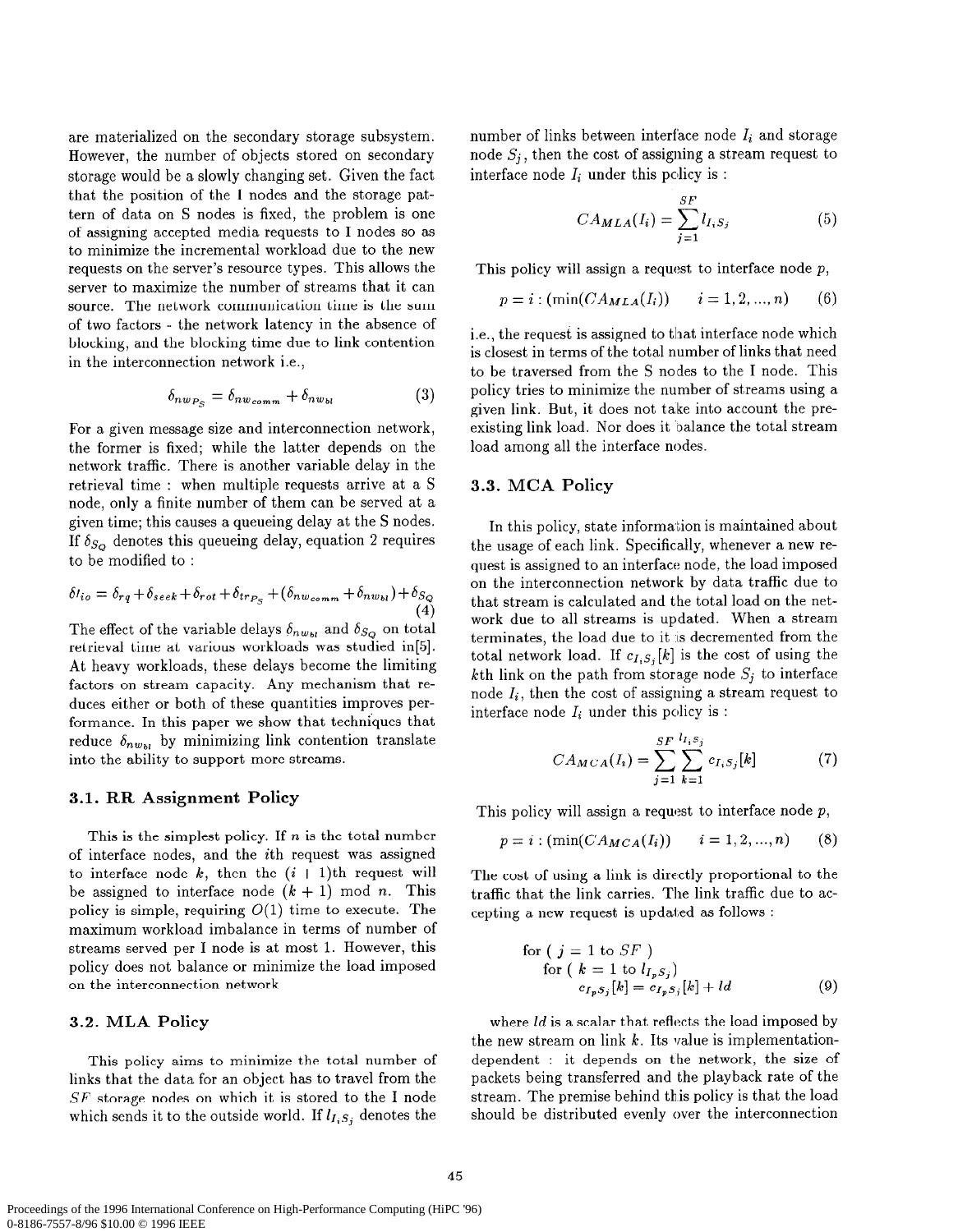network. If some links are more heavily used than others, contention in these links increases network blocking effects, which in turn degrades server performance. Note that since the traffic pattern in the interconnection network for data packets consists of storage nodes sending data to interface nodes, there is a possibility of hot spots developing at the links around the interface nodes. This policy tries to prevent the formation of such hot spots by allocating requests to interface nodes so that aggregate link traffic is distributed as evenly as possible over the entire interconnection network.

### 3.4. WMLA and WMCA Policies

The MLA policy tries to minimize the total number of links that data for a stream will have to travel, while the MCA policy tries to minimize link contention by distributing traffic over more lightly used links. However, neither of them tries to balance the load across the interface nodes. An interface node can source only a finite number of streams; beyond this limit client deadlines may be missed due to excessive scheduling overhead. The weighted MLA and MCA policies try to balance the load across both the network and the I nodes. This is done by factoring in the number of streams that a candidate I node is serving in the cost equation. Specifically, if  $M_{I_i}$  is the number of streams being served by interface node  $I_i$ , then the cost of assigning to it the responsibility of serving a request under WMLA and WMCA (respectively) is :

$$
CA_{WMLA}(I_i) = \alpha * M_{I_i} + \beta * CA_{MLA}(I_i) \tag{10}
$$

$$
CA_{WMCA}(I_i)t = \alpha * M_{I_i} + \beta * CA_{MCA}(I_i) \qquad (11)
$$

where  $\alpha$  and  $\beta$  are fractions that sum to 1, and  $CA_{MLA}(I_i)$  and  $CA_{MCA}(I_i)$  are given by equations 5 and 7 respectively. The criterion for selecting a candidate I node is similar to that for the respective unweighted cases (equations 6 and 8 respectively); so are the running times. The value to assign to the weight is a design choice that depends on the network size and topology, routing strategy and the maximum number of streams that an I node can source. Note that WML(C)A with  $\alpha = 1$ ,  $\beta = 0$  is equivalent to RR, while WML(C)A with  $\alpha = 0$ ,  $\beta = 1$  is equivalent to  $ML(C)A$ .

# 4. Performance Evaluation

We have implemented our logical server model on the Intel Paragon parallel computer. The Intel Paragon is a mesh-based architecture with Intel i860XP microprocessors. Interprocessor communication is done using wormhole routing [7]. The data access pattern is

| <b>Description</b>                          | Valve         |
|---------------------------------------------|---------------|
| Required playback rate $(R_{nl})$           | 1.5 Mbits/sec |
| Size of packets sent by an $I$ node $(P_I)$ | 80 Kbytes     |
| Size of packets sent by a S node $(PS)$     | 160 Kbytes    |
| Minimum disk seek time                      | 4 msec        |
| Maximum seek time                           | $30$ ms       |
| Time for one rotation                       | $10$ ms       |
| Disks per storage node                      |               |
| Disk data transfer rate                     | 10 MBytes/sec |
| Stripe Factor $(S)$                         |               |
| Num. of Interface nodes                     | 11            |
| Num. of Storage nodes                       | 36            |
| Num. of media objects                       | 100           |
| Evaluation machine                          | Intel Paragon |

Table 2. The parameter values used

| ¢,  |    | $\overline{\mathbf{c}}$ | 3.                            |    | $\mathbf{s}_i$ |
|-----|----|-------------------------|-------------------------------|----|----------------|
| 6   | 7  | θ.                      | 9                             | 10 | 11             |
| 12  | 13 | 14<br>ı                 | 15                            | 16 | 17             |
| 18  | 19 | 20                      | ĹΟ<br>$\overline{\mathbf{2}}$ | 22 | 23             |
| 24  | 25 | 26                      | 27<br>ı                       | 28 | 29             |
| 30  | 31 | æ<br>ı                  | 33                            | 34 | 36             |
| 36, | 37 | 38 L I                  | 39.                           | 40 | Ħ<br>41        |
| 42  | 43 | 44                      | 45                            | 46 | 47             |
|     |    |                         |                               |    |                |

Figure 1. Distribution of I, S and O nodes

assumed to follow a Zipfian distribution with parameter  $0.271[8]$ . Due to storage space and availability of real-world data limitations, the disk access part was simulated by elapsing the system timer on each storage node. a random placement model. Table 2 shows the values of the parameters defined in table 1 that we used for our simulation. The traffic was generated as follows. Initially, requests for videos are sent to the object manager at random times, with average interarrival time of 2 seconds. Each video lasts for about 10 minutes. As soon as a video terminates, a new request for a video is sent to the object manager. Figure 1 shows the distribution of I nodes and S nodes used<sup>1</sup>. The value of the parameter *ld* for the MCA policy (subsection 3.3) we used was 1, since the value of  $P<sub>S</sub>$  and  $R_{nl}$  is the same for all streams. The load on the server was increased by incrementally increasing the number of object requests. The same data distribution and request pattern were used for each experiment.

### 4.1. Comparison of load balancing ability

In order to compare the distribution of stream requests to the I nodes, the number of streams served by each interface node was measured for the same total number of streams served for each policy. Figure 2 illustrates these values for each I node in figure 1 for a total server load of 565 streams for the RR policy and for a load of 630 streams for the other four policies. (the maximum number of streams supported by RR

<sup>&</sup>lt;sup>1</sup>Numerous tradeoffs are possible with respect to the data partitioning strategy, which are well reported in [3]. However, these are not the subject of this paper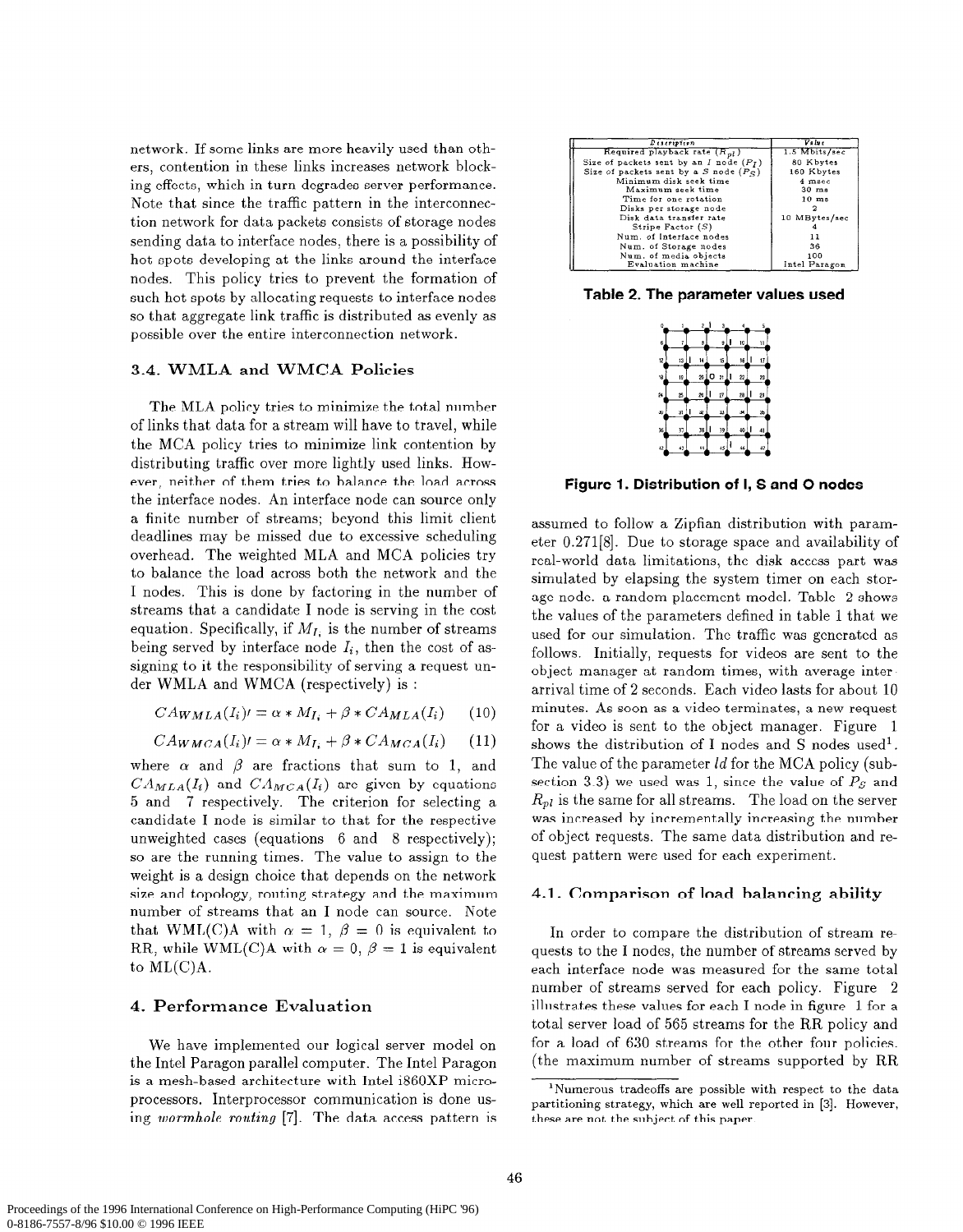| Policy                        | Auerase streams per I node | Standard Desigtion (o. |
|-------------------------------|----------------------------|------------------------|
| RR.                           | 51.36                      | 0.48                   |
| MLA                           | 57.27                      | 33.75                  |
| MCA                           | 57.27                      | 22.49                  |
| WMLA $(\alpha = \beta = 0.5)$ | 57.27                      | 8.85                   |
| WMCA $(\alpha = \beta = 0.5)$ | 57.27                      | 4.07                   |

Table 3. Standard Deviation of stream load

was only 565. Each of the other 4 policies supported at least 630 streams). We first compare the RR, MLA and



Figure 2. Comparison of request assignment

MCA policies. We note from the figure that the RR policy performs best in terms of balancing stream load across the interface nodes. A measure of the degree to which a request assignment policy balances stream load across the interface nodes is the standard deviation of the number of streams per interface node,  $\sigma$  (Table 3). The standard deviation of the number of requests per I node for MLA,  $\sigma_{MLA}$ , is the worst among the standard deviations of RR, MCA and MLA. The reason for this is the skewed data access pattern. Consider now the WMLA and WMCA policies. The graphs in figure 2 for the WMLA and WMCA policies are for values of  $\alpha$  and  $\beta$  of 0.5 each. In this case too, the load balancing of WMCA is better than that of WMLA. Although  $\sigma_{WMLA}$  (8.85) is lesser than  $\sigma_{MLA}$  (33.75), it is still greater than  $\sigma_{WMCA}$  (4.07). In summary, the weighted assignment policies improve the load balancing ability at the I nodes as compared to the pure schemes; however MCA gives better performance than MLA, and WMCA gives better performance than WMLA.

# 4.2. Comparison of Network Blocking Time

With reference to equation 4, the networking blocking time for each packet requested by an I node from a S node,  $\delta_{n w_{bl}}$ , was measured as follows :  $\delta_{seek}$  and  $\delta_{rot}$  were measured at run time. Given a disk and

a value of  $P_S$ ,  $\delta_{tr_{P_S}}$  can be computed.  $\delta_{S_Q}$  is given by  $\delta_{S_Q} = \Delta_t - (\delta_{seek} + \delta_{rot} + \delta_{tr_{P_Q}})$ , where  $\Delta_t$  is the time interval between arrival of the packet request at the S node, and the time when the packet is sent to the requesting I node.  $\delta_{nw_{comm}}$  is a known when  $P_S$ and network bandwidth in the absence of blocking is fixed. The round trip time for the sequence of events represented by equation 4,  $\delta_{i}$ , is measurable at run time. Hence, the only unknowns in equation 4 are  $\delta_{rq}$ and  $\delta_{n w_{bl}}$ , from which the latter can be approximated (by neglecting  $\delta_{rq}$ ). Figure 3 shows the distribution of packet network blocking time,  $\delta_{n w_{bl}}$ , for the 5 polities. Bins of size 10 ms each (horizontal axis) were used



Figure 3. Frequency distribution of packet network blocking time

to count the distribution of network blocking time for each packet. The vertical axis shows the percentage of packets that fell in each bin. For real-time retrieval of data with a high quality of service  $(QOS)$ , it is desirable that the variable components in equation 4 be bounded and of minimal value. The higher the cumulative percentage of packet blocking times falling in the leftmost bins, the better is the performance of the poiicy. Accordingly, the performance of the policies with respect to this metric (in ascending order) is RR, MCA, WMCA, WMLA and MLA. The frequency distribution of blocking times for the last four are not very different from each other, suggesting that the the number of supportable streams for (W)MLA and (W)MCA policies should be nearly the same. However, this is not the case, as shown beiow.

#### 4.3. Stream Sourcing Capacity

We now compare the policies with respect to the more important metric of stream sourcing capacity.